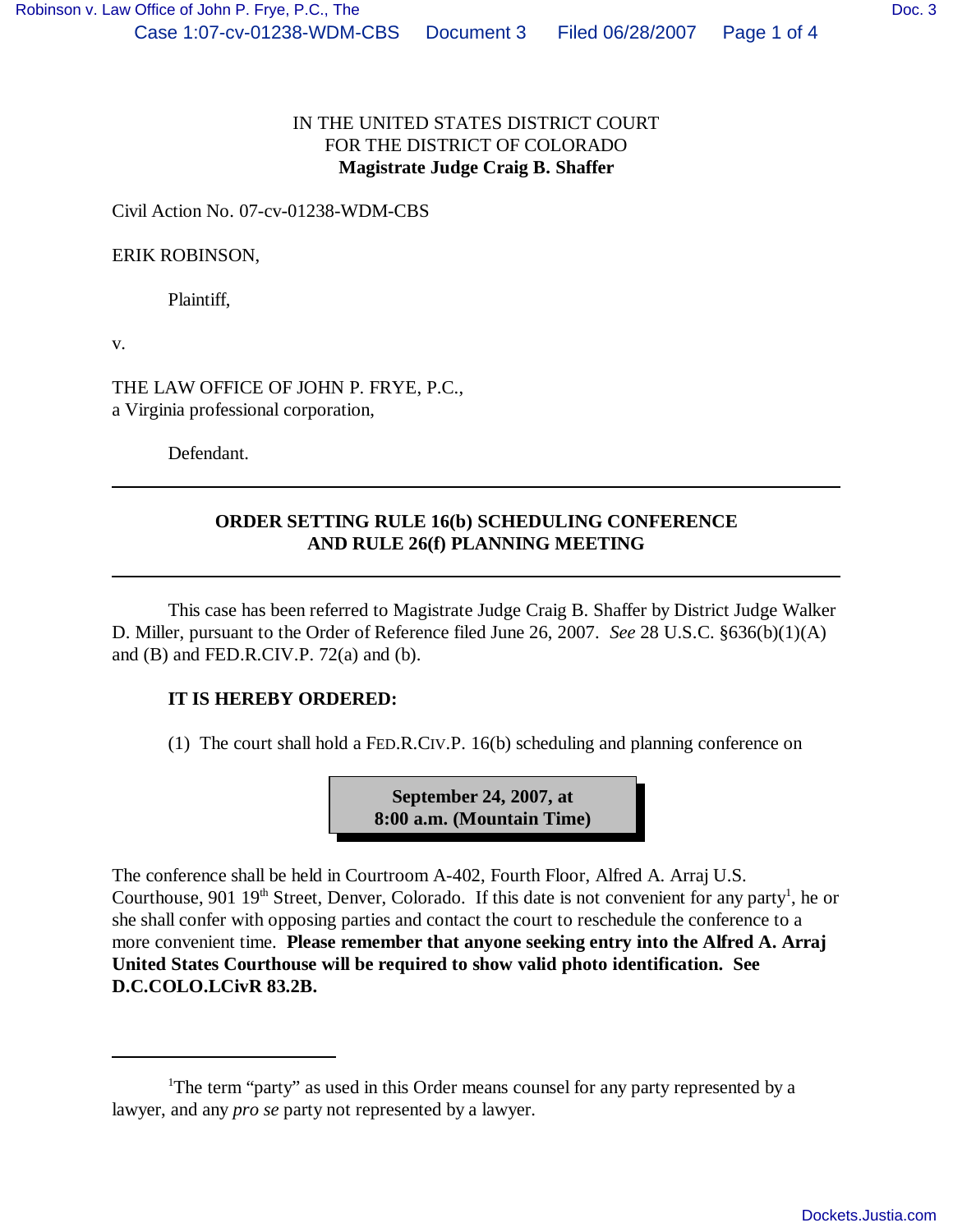A copy of instructions for the preparation of a scheduling order and a form scheduling order can be downloaded from the Court's website at www.co.uscourts.gov/forms-frame.htm (Click on "Civil Forms" in the blue box at the top of the screen and scroll down to the bold heading "Standardized Order Forms"). Parties shall prepare the proposed scheduling order in accordance with the Court's form.

The parties shall submit their proposed scheduling order, pursuant to District of Colorado Electronic Case Filing ("ECF") Procedures V.L., on or before:

> **5:00 p.m. (Mountain Time) on September 17, 2007**

Attorneys and/or *pro se* parties not participating in ECF shall submit their proposed scheduling order on paper to the Clerk's Office. However, if any party in the case is participating in ECF, it is the responsibility of that party to submit the proposed scheduling order pursuant to the District of Colorado ECF Procedures.

The plaintiff shall notify all parties who have not yet entered an appearance of the date and time of the scheduling/planning conference, and shall provide a copy of this Order to those parties.

(2) In preparation for the scheduling/planning conference, the parties are directed to confer in accordance with FED.R.CIV.P. 26(f), on or before:

**September 4, 2007**

The court strongly encourages the parties to meet face to face, but should that prove impossible, the parties may meet by telephone conference. All parties are jointly responsible for arranging and attending the Rule 26(f) meeting.

During the Rule 26(f) meeting, the parties shall discuss the nature and basis of their claims and defenses and the possibilities for a prompt settlement or resolution of the case, make or arrange for the disclosures required by FED.R.CIV.P. 26(a)(1), and develop their proposed scheduling/discovery plan. The parties should also discuss the possibility of informal discovery, such as conducting joint interviews with potential witnesses, joint meetings with clients, depositions via telephone, or exchanging documents outside of formal discovery.

In those cases in which: (i) the parties' substantive allegations involve extensive computer-generated records; (ii) a substantial amount of disclosure or discovery will involve information or records in electronic form (*i.e.,* e-mail, word processing, databases); (iii) expert witnesses will develop testimony based in large part on computer data and/or modeling; or (iv) any party plans to present a substantial amount of evidence in digital form at trial, the parties shall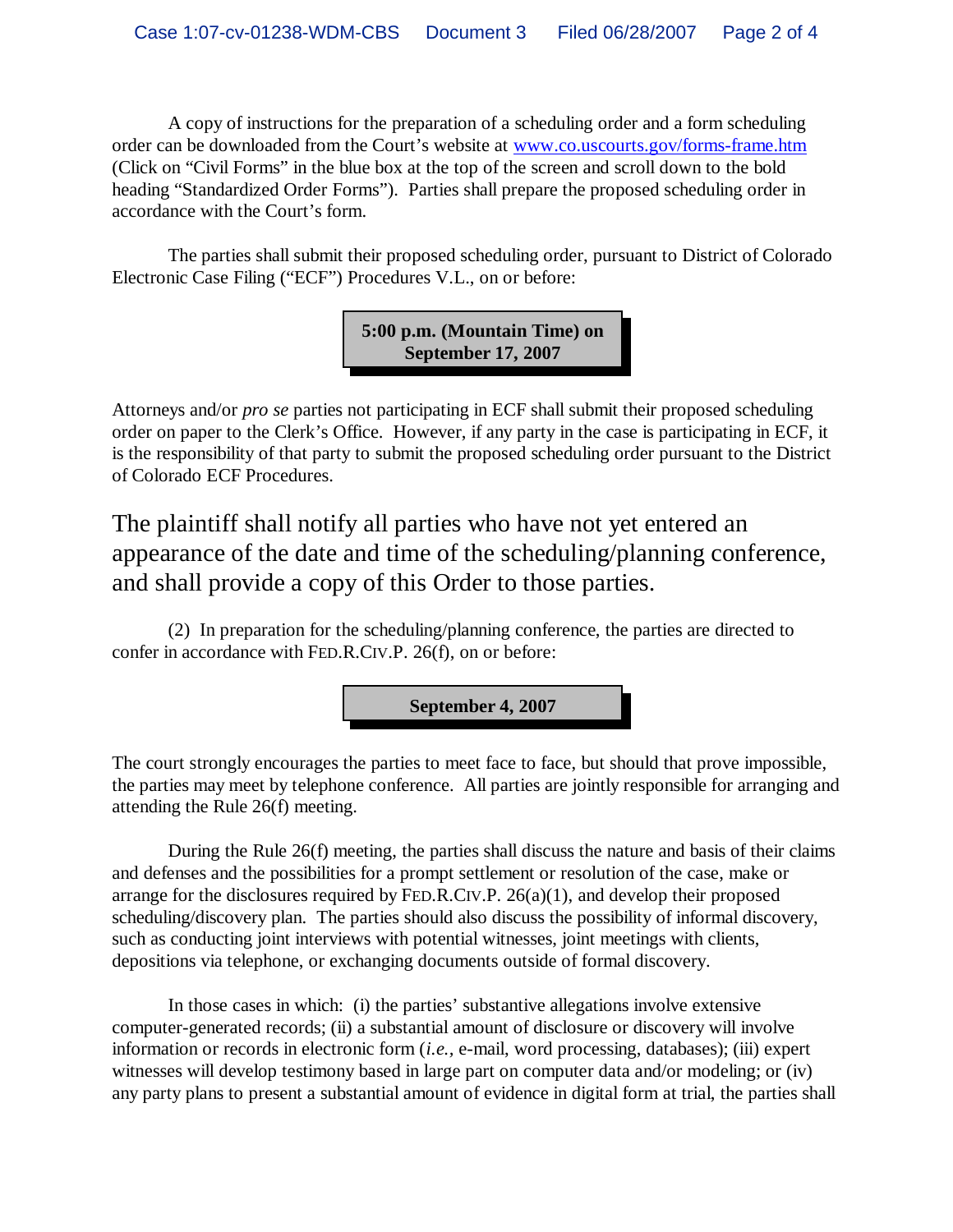confer regarding steps they can take to preserve computer records and data, facilitate computerbased discovery and who will pay costs, resolve privilege issues, limit discovery costs and delay, and avoid discovery disputes relating to electronic discovery. The parties shall be prepared to discuss these issues, as appropriate, in the proposed Scheduling Order and at the scheduling and planning conference.

These are the minimum requirements for the Rule 26(f) meeting. The parties are encouraged to have a comprehensive discussion and are required to approach the meeting cooperatively and in good faith. The parties are reminded that the purpose of the Rule 26(f) meeting is to expedite the disposition of the action, discourage wasteful pretrial activities, and improve the quality of any eventual trial through more thorough preparation. The discussion of claims and defenses shall be a substantive, meaningful discussion.

The parties are reminded that pursuant to FED.R.CIV.P. 26(d), no discovery shall be sought prior to the Rule 26(f) meeting.

(3) The parties shall comply with the mandatory disclosure requirements of FED.R.CIV.P.  $26(a)(1)$  on or before:

**September 17, 2007**

Counsel and parties are reminded that mandatory disclosure requirements encompass computerbased evidence which may be used to support claims or defenses. Mandatory disclosures must be supplemented by the parties consistent with the requirements of FED.R.CIV.P. 26(e). Mandatory disclosures and supplementation are not to be filed with the Clerk of the Court.

(4) This matter also is referred to Magistrate Judge Shaffer for settlement purposes and with the authority to convene such settlement conferences and direct related procedures as may facilitate resolution of this case. The scheduling and planning conference is not a settlement conference, and no client representative is required to appear. Nonetheless, to facilitate an early evaluation for the possibility of settlement, parties participating in ECF shall e-mail a *brief* (15 pages or less, including any attachments) Confidential Settlement Statement in PDF format to **Shaffer\_Chambers@cod.uscourts.gov** on or before **5:00 p.m. (Mountain Time) on September 17**, **2007**. This statement shall briefly outline the facts and issues involved in the case, and the possibilities for settlement, including any settlement authority from the client. Confidential settlements that are <u>over</u> fifteen (15) pages are to be submitted to the court as hard copies and shall be delivered to the office of the Clerk of the Court in an envelope marked "PRIVATE PER MAGISTRATE JUDGE SHAFFER'S ORDERS".

Attorneys and/or *pro se* parties not participating in ECF shall submit a single copy of their confidential settlement statement, on paper and marked "Personal and Confidential," either by hand delivery to the Clerk's Office or mailed directly to Magistrate Judge Shaffer at 901 19<sup>th</sup> Street, Denver, Colorado 80294.